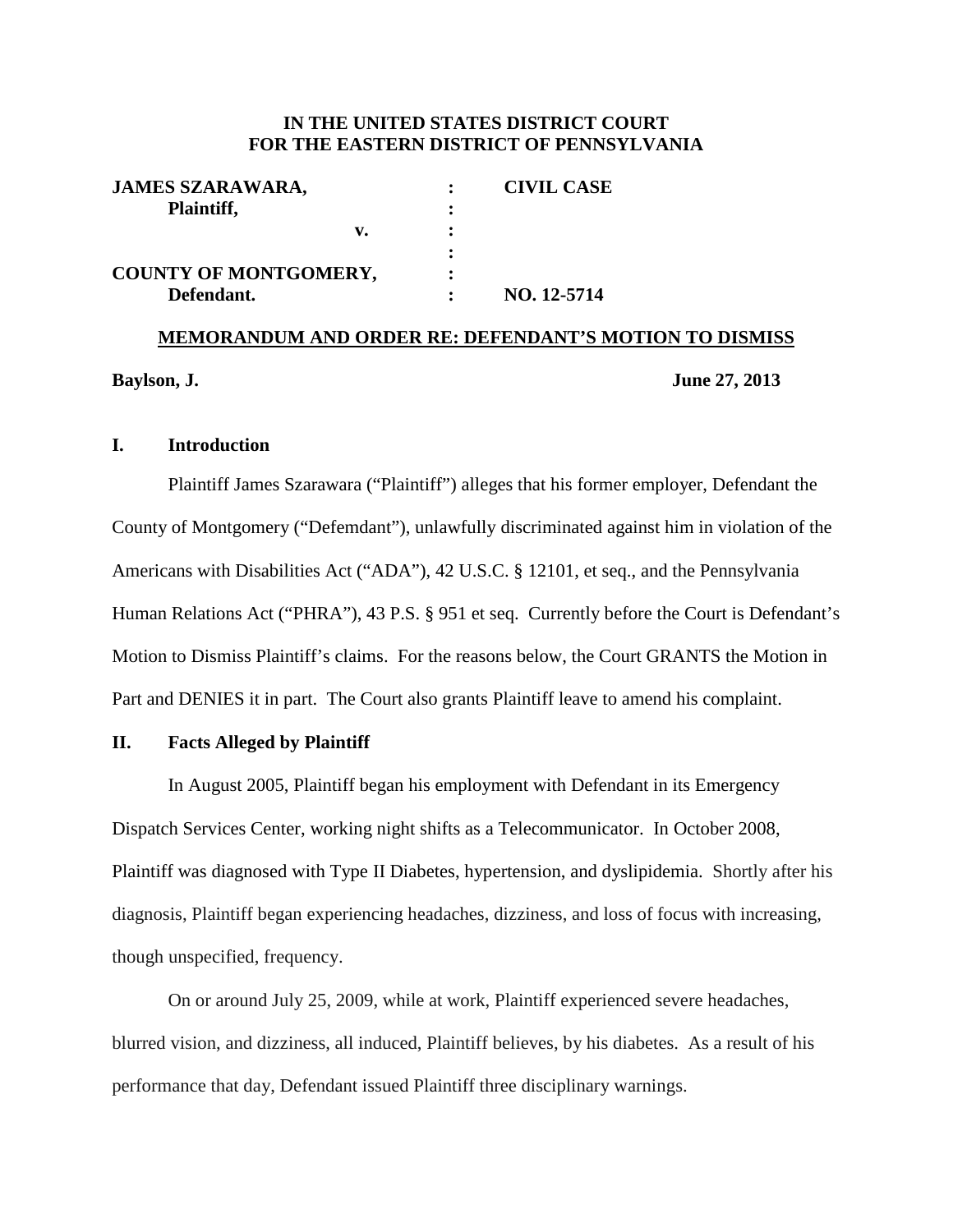A few days later, Plaintiff met with Defendant's Deputy Public Safety Director and Assistant Public Safety Director regarding these warnings. The meeting included a discussion of Plaintiff's medical conditions, including Plaintiff's belief that his diabetes was the cause of his work performance issues. Plaintiff specifically mentioned that his treating physician advised him to establish healthier sleep patterns, which would require changing his work schedule to include day shifts. Ultimately, the Deputy Public Safety Director and Assistant Public Safety Director determined that Plaintiff should be suspended for three days, but they deferred imposition of the suspension pending the outcome of an investigation into his medical issues.

Sometime after the meeting, Plaintiff provided Defendant with a letter from his treating physician, dated August 3, 2009, which stated that Plaintiff was "approaching reasonable control of his conditions," and that his prognosis would be improved by compliance with medication, weight loss, increased physical activity, a low-fat and low-carbohydrate diet, as well as "good sleep habits . . . which would be supported by regular diurnal cycles from working during AM hours." (Am. Compl., Ex. C). Defendant telephoned Plaintiff's treating physician, but she would not discuss Plaintiff's condition, because she had not received his consent to do so. (See Id., Ex. D.) On August 7, 2009, Plaintiff's treating physician sent Defendant a second letter, following up on the telephone conversation. (Id.) The letter stated that Plaintiff was "capable of performing the responsibilities of his job  $\ldots$  but this becomes less clear for the future." (Id.) The letter closed by opining that Plaintiff's long term health would be best served by "proper sleep patterns which . . . includes working during daytime hours." (Id.)

Sometime after receiving the second letter, Defendant offered Plaintiff the opportunity to take unpaid medical leave. Plaintiff declined the leave, because it was unpaid, and his diabetes would affect him beyond the leave period. Plaintiff also suggested a variety of ways in which

2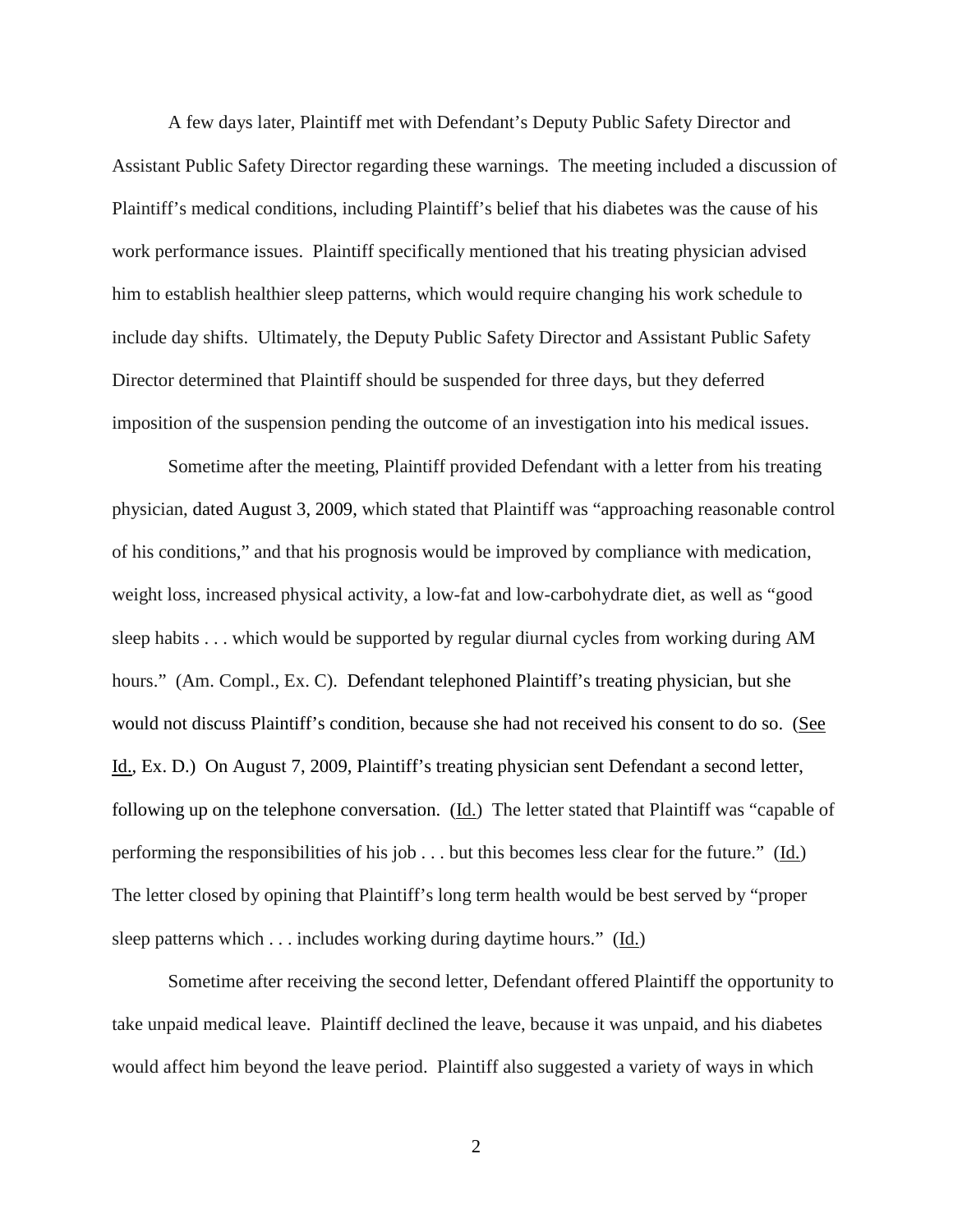Defendant could help him change his working hours, including moving him to part-time status and transferring him to a lower-paying, day-shift position. Defendant, however, agreed to none of Plaintiff's suggestions.

Plaintiff then resigned because he believed his diabetes and other medical conditions rendered him unable to perform his job.

#### **III. Legal Standard**

In deciding a motion to dismiss pursuant to Federal Rule of Civil Procedure 12(b)(6), courts may look only to the facts alleged in the complaint and its attachments. Jordan v. Fox, Rothschild, O'Brien & Frankel, 20 F.3d 1250, 1261 (3d Cir. 1994). Courts must accept as true all well-pleaded allegations in the complaint and view them in the light most favorable to the plaintiff. Angelastro v. Prudential-Bache Sec., Inc., 764 F.2d 939, 944 (3d Cir. 1985).

A valid complaint requires only "a short and plain statement of the claim showing that the pleader is entitled to relief." Fed. R. Civ. P. 8(a)(2). "To survive a motion to dismiss, a complaint must contain sufficient factual matter, accepted as true, to 'state a claim to relief that is plausible on its face.'" Ashcroft v. Iqbal, 556 U.S. 662, 678 (2009). Iqbal clarified that the Court's decision in Bell Atlantic Corp. v. Twombly, 550 U.S. 544 (2007), which required a heightened degree of fact pleading in an antitrust case, "expounded the pleading standard for 'all civil actions.'" 555 U.S. at 684.

Iqbal explained that although a court must accept as true all of the factual allegations contained in a complaint, that requirement does not apply to legal conclusions; therefore, pleadings must include factual allegations to support the legal claims asserted. Id. at 678, 685. "Threadbare recitals of the elements of a cause of action, supported by mere conclusory statements, do not suffice." Id. at 678 (citing Twombly, 550 U.S. at 555); see also Phillips v.

3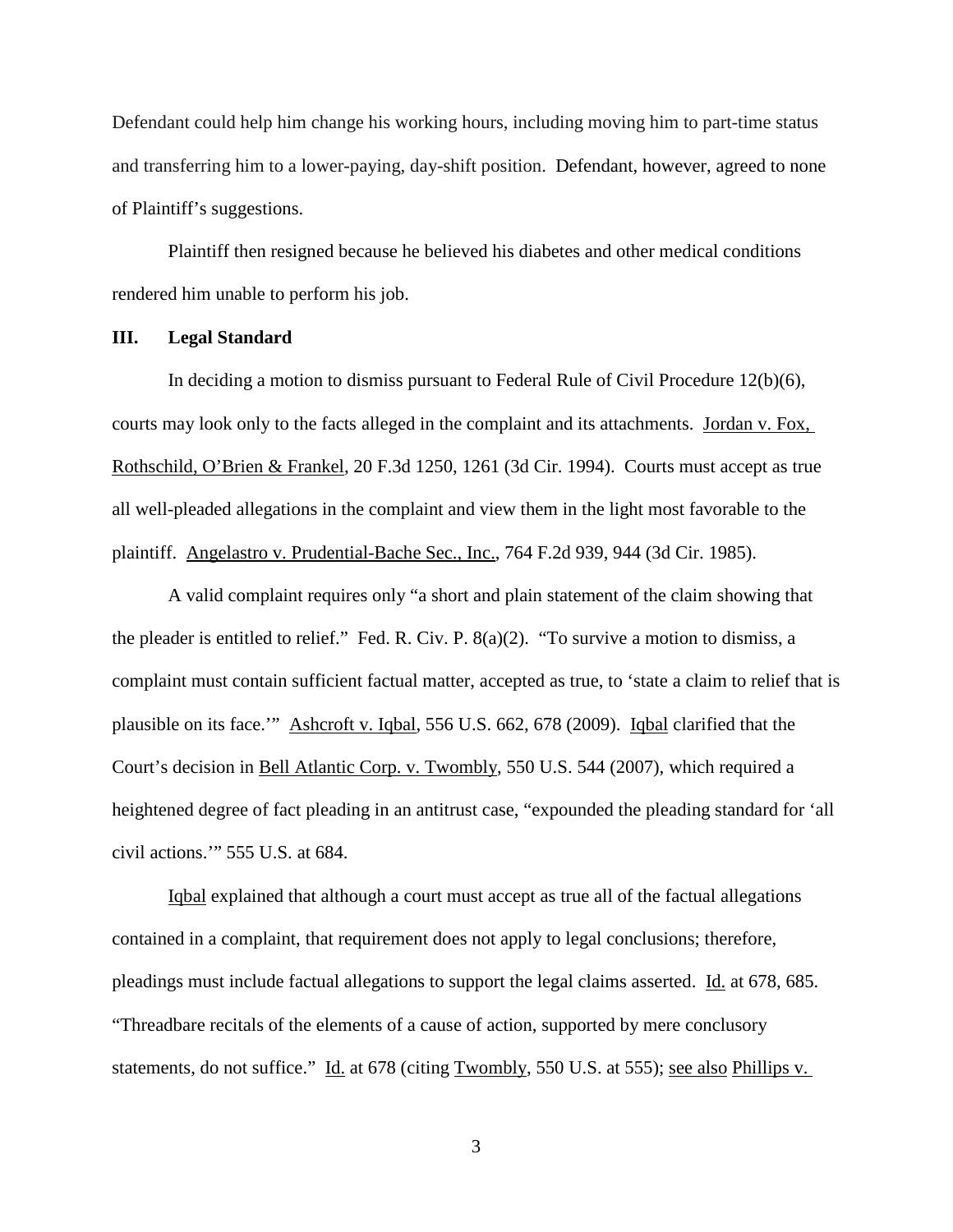County of Allegheny, 515 F.3d 224, 232 (3d Cir. 2008) ("We caution that without some factual allegation in the complaint, a claimant cannot satisfy the requirement that he or she provide not only 'fair notice,' but also the 'grounds' on which the claim rests." (citing Twombly, 550 U.S. at 556 n.3)). Accordingly, to survive a motion to dismiss, a plaintiff must plead "factual content that allows the court to draw the reasonable inference that the defendant is liable for the misconduct alleged." Igbal, 556 U.S. at 678 (citing Twombly, 550 U.S. at 556).

#### **V. Discussion**

Plaintiff claims disability discrimination under the ADA and PHRA. The ADA was substantially amended by the ADA Amendments Act of 2008 ("ADAAA"), Pub. L. No. 110- 325, 122 Stat. 3553 (codified in various provisions of 42 U.S.C. §§ 12101 et seq.), which became effective as of January [1](#page-3-0), 2009.<sup>1</sup> Prior to the ADAAA, claims under the ADA and PHRA were considered simultaneously "because the acts serve[d] the same goals and [were] interpreted coextensively." Castellani v. Bucks Cnty. Municipality, 351 F. App'x 774, 777 (3d Cir. 2009) (citing Kelly v. Drexel Univ.*,* 94 F.3d 102, 105 (3d Cir.1996)). This is no longer the case. The ADAAA relaxed the ADA's standard for disability, 42 U.S.C. § 12102(4)(A) ( "[t]he definition of disability . . . shall be construed in favor of broad coverage, to the maximum extent permitted

<span id="page-3-0"></span><sup>&</sup>lt;sup>1</sup> The ADAAA applies to this case because the conduct Plaintiff complains of occurred after the ADAAA's effective date. The Court notes, however, that the Equal Employment Opportunity Commission ("EEOC") regulations interpreting the amended ADA were not effective until May 24, 2011. Regulations To Implement the Equal Employment Provisions of the Americans with Disabilities Act, as Amended, 76 Fed. Reg. 16,978 (Mar. 25, 2011) (codified at 29 C.F.R. pt. 1630). Although the complained-of conduct in this case occurred prior to the effective date of these updated regulations, the Court will be guided by them in applying the amended ADA to Plaintiff's claims. It would be inappropriate to apply the EECOC's previous regulations in light of the EEOC's position that the ADAAA "change[d] the way that" key "statutory terms should be interpreted in several ways, therefore necessitating revision of the prior regulations and interpretive guidance." Id. at 16,978.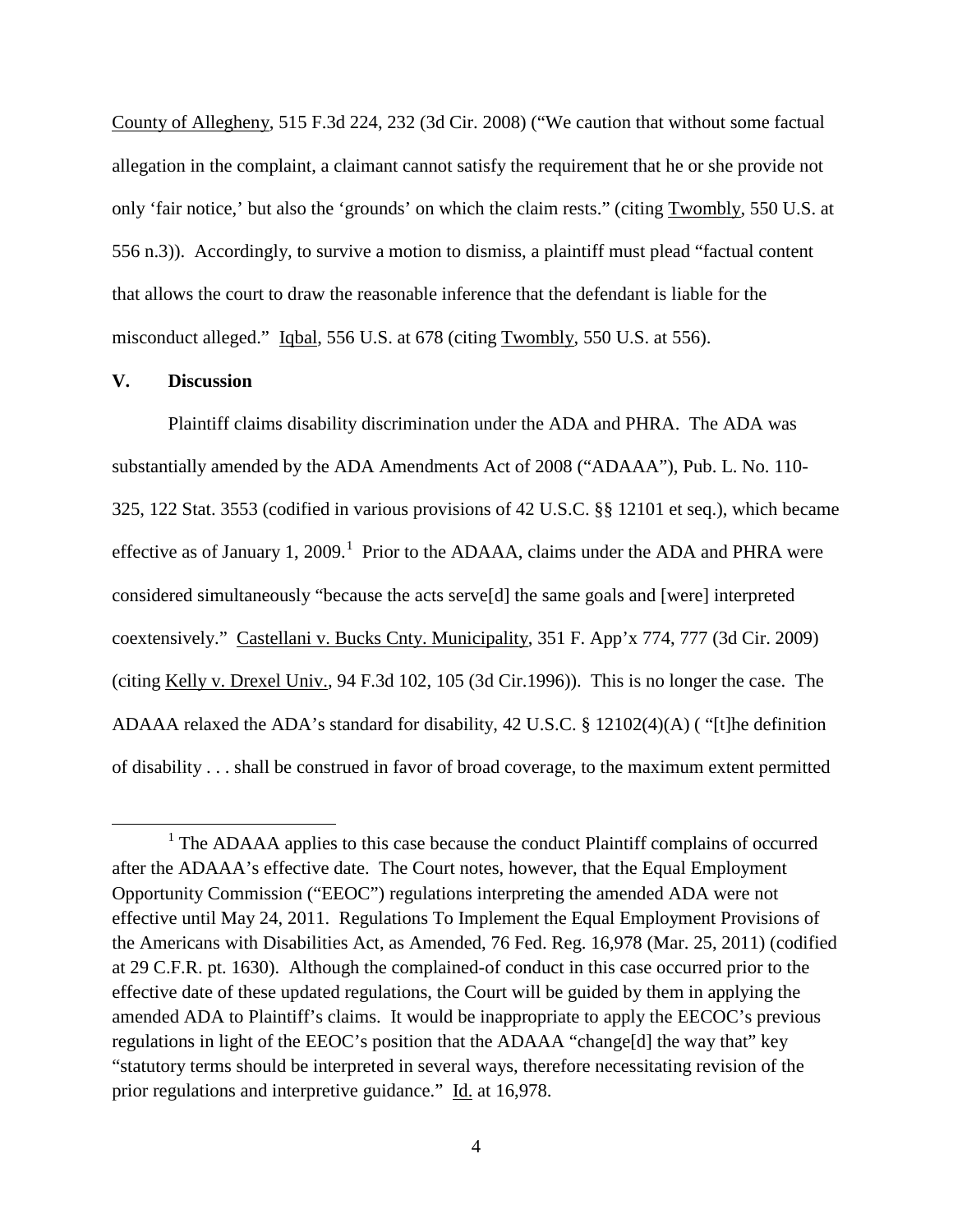by the terms of this chapter"); 29 CFR  $\S$  1630.2(j)(1)(j)-(iii) ("[a]n impairment is a disability within the meaning of this section if it substantially limits the ability of an individual to perform a major life activity"; "[t]he term 'substantially limits' shall be construed broadly in favor of expansive coverage, to the maximum extent permitted by the terms of the ADA . . . . [it] is not meant to be a demanding standard"; "the term 'substantially limits' shall be interpreted and applied to require a degree of functional limitation that is lower than the standard for 'substantially limits' applied prior to the ADAAA"), but the PHRA has not been similarly amended, necessitating separate analysis of Plaintiff's ADA and PHRA claims.

# **A. Plaintiff Has a Viable ADA Discrimination Claim for Failure to Provide a Reasonable Accommodation.**

In order to establish a prima facie case of discrimination under the ADA, a plaintiff must show that he:

- 1. "[I]s disabled";
- 2. "[I]s otherwise qualified to perform the essential functions of the job, with or without reasonable accommodations by the employer"; and
- 3. "Suffered . . . an adverse employment action as a result of his disability."

Stadtmiller v. UPMC Health Plan, Inc., 491 F. App'x 334, 336 (3d Cir. 2012) (citing Hohider v. UPS, 574 F.3d 169, 186 (3d Cir. 2009)). Adverse employment actions "include refusing to make reasonable accommodations for a plaintiff's disabilities." Williams v. Phila. Hous. Auth. Police Dept., 380 F.3d 751, 761 (3d Cir. 2004); 42 U.S.C. § 12112(b)(5)(A). The third element of Plaintiff's prima facie case is not in dispute, and the allegations in his Amended Complaint are sufficient to satisfy the first two elements.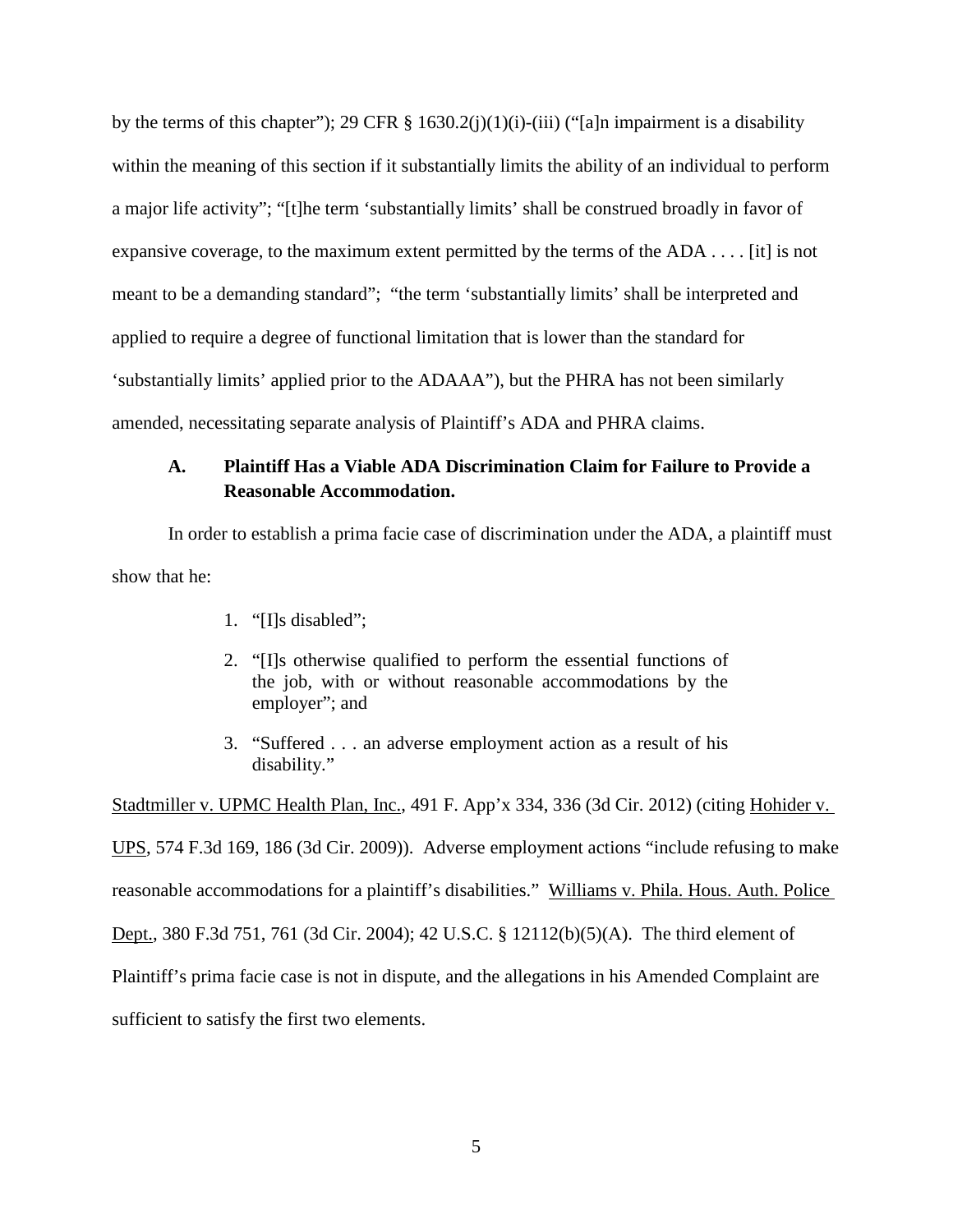#### **1. Disability**

Under the ADA, disability means "a physical . . . impairment that substantially limits one or more major life activities." Id. § 12102(1)(A). "Major life activities" include "[m]ajor bodily functions," such as "endocrine . . . function[]." Id.  $\S$  12102(2)(B).

Plaintiff alleges, and Defendant does not dispute, that he suffers from Type II Diabetes. The EEOC has advised that diabetes "will, as a factual matter, virtually always be found to impose a substantial limitation" on endocrine function. 29 C.F.R. § 1630.2(j)(3)(ii)-(iii). Defendant provides no basis for the Court to find that the EEOC's general guidance regarding diabetes is inapplicable to Plaintiff. $^{2}$  $^{2}$  $^{2}$ 

#### **2. Otherwise Qualified to Perform the Essential Functions of the Job**

Regarding the second element of his prima facie case, Plaintiff alleges that he would be able to perform all the essential functions of his job if he were permitted to work day shifts. Defendant's only counter argument is that Plaintiff's request to work day shifts is unreasonable, because working night shifts is either:

- 1. An essential function of Plaintiff's job; or
- 2. Unrelated to his disability.

### **a. Essential Job Function**

"[W]hether a particular function is essential "'is a factual determination that must be made on a case by case basis [based upon] all relevant evidence."" Turner v. Hershey Chocolate U.S., 440 F.3d 604, 612-13 (3d Cir. 2006) (alterations and emphasis in the original) (quoting

<span id="page-5-0"></span><sup>&</sup>lt;sup>2</sup> Defendant's contrary arguments rely exclusively on pre-ADAAA cases and EEOC regulations.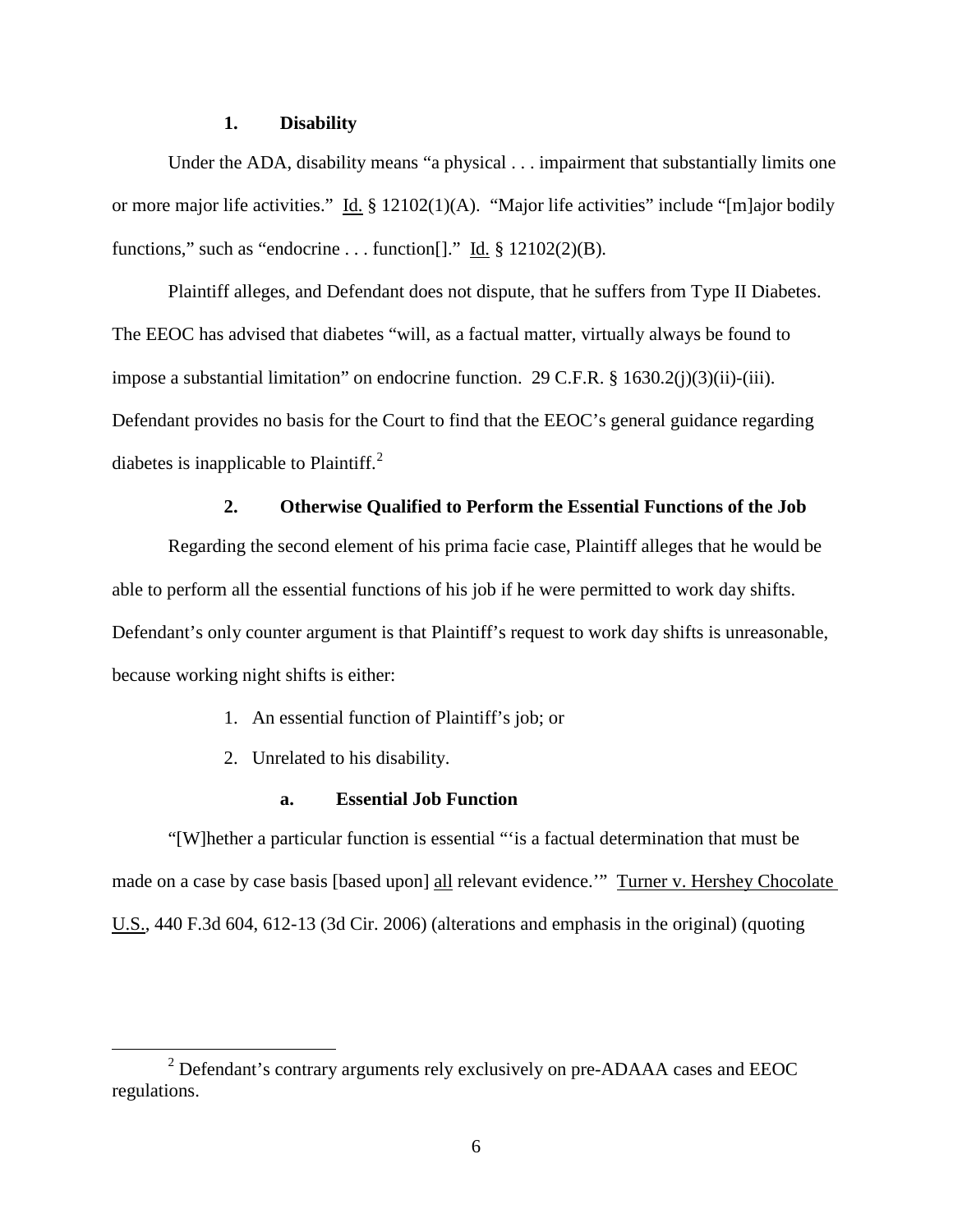Deane v. Pocono Med. Ctr., 142 F.[3](#page-6-0)d 138, 148 (3d Cir. 1998) (en banc)).<sup>3</sup> While the description of Plaintiff's job indicates that the job requires "work[ing] various shifts, rotating schedules, weekends[,] and holidays," (Mot., Ex. F.)<sup>[4](#page-6-1)</sup> Defendant provides no authority for its contention that such a description, even in combination with the twenty-four-hour staffing requirements of the Emergency Dispatch Services Center, necessarily renders working night shifts an essential function of Plaintiff's job.<sup>[5](#page-6-2)</sup> Absent such authority, and given the fact-intensive nature of the issue, it would be inappropriate at this stage for the Court to decide whether working night shifts is an essential function of Plaintiff's job. See Lightcap-Steele v. KidsPeace Hosp., Inc., Civil Action No. 05-02578, 2006 WL 1147476, at \*10 (E.D. Pa. Apr. 27, 2006) (Pratter, J.) (citing Deane v. Pocono Medical Center, 142 F.3d 138, 142 (3d Cir.1998)); 29 C.F.R. § 1630.2(n)(3)(i)-

<span id="page-6-0"></span><sup>&</sup>lt;sup>3</sup> The Court is aware of no case indicating that the ADAAA has any impact on the standard for essential job functions.

<span id="page-6-1"></span><sup>&</sup>lt;sup>4</sup> The description of Plaintiff's job is an exhibit to Defendant's Motion. The Court, however, finds that Plaintiff incorporated it into his Amended Complaint, because Exhibit C to his Amended Complaint is a letter from Plaintiff's treating physician in which she opines on Plaintiff's "ability to perform the essential functions of his job as telecommunicator, as set forth in the description of his position that your office provided." See Winer Family Trust v. Queen, 503 F.3d 319, 328 (3d Cir. 2007) (stating that in deciding a 12(b)(6) motion, "the District Court properly probed documents attached to defendants' motion to dismiss . . . because these documents were integral to and/or were explicitly relied upon by the amended complaint").

<span id="page-6-2"></span> $<sup>5</sup>$  In support of its proposition that "[i]n similar circumstances . . . several courts around</sup> the country have found a night shift/rotating shift schedule to be an essential function of [a] position," Defendant cited Hutton v. Elf Atochem North America, Inc., 273 F.3d 884 (9th Cir. 2001), and Laurin v. Providence Hospital, 150 F.3d 52 (1st Cir. 1998). (Mot. at 10). Hutton, however, made no holding regarding essential functions, stating that "[b]ecause we conclude that summary judgment was properly granted based on the existence of a direct threat, we do not reach the issue of whether Hutton could perform the essential functions of the job." 273 F.3d at 892 (emphasis added). And Laurin, while it did hold that working evening and night shifts was an essential function of certain nursing jobs in a hospital with twenty-four hour nursing requirements, did so when deciding a motion for summary judgment and only after extensive discussion of the record. 150 F.3d at 59-61 (noting that the hospital's twenty-four hour environment presented "exceptional nurse-scheduling demands," and the hospital had "always required all" nurses in the plaintiff's position "to rotate shifts and it ha[d] never made an exception" (emphasis in original)).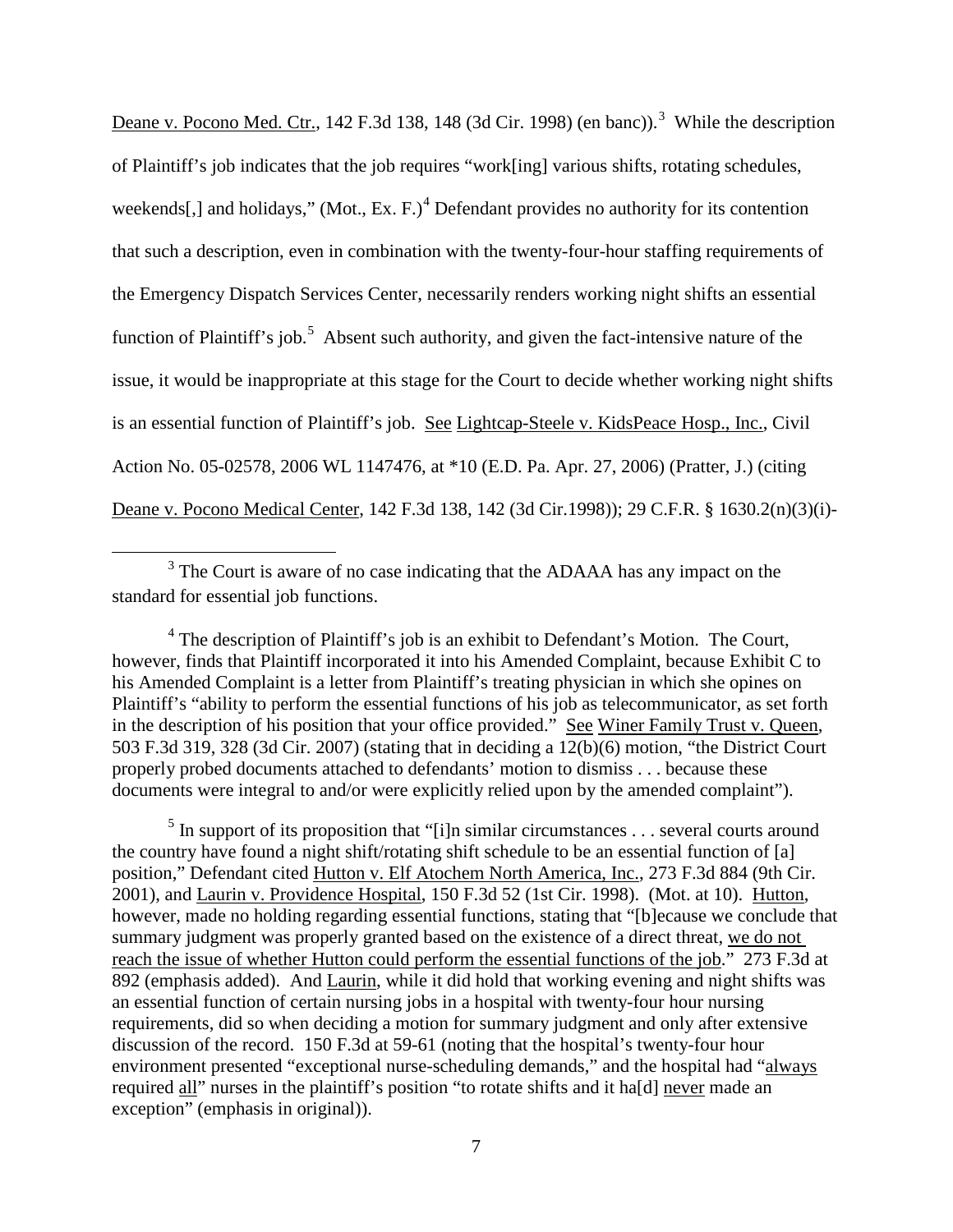(vii) ("employer's judgment as to which functions are essential" and "[w]ritten job descriptions" are only two of seven non-exclusive factors relevant to the essential function inquiry).

#### **b. Relation of Plaintiff's Requested Accommodation to His Alleged Disability**

Defendant also argues that Plaintiff's request to work day shifts is not related to his disability. In support of this contention, Defendant cites the fact that Plaintiff's treating physician:

- 1. Opined that other changes in Plaintiff's lifestyle would improve his medical conditions, and
- 2. Stated that anyone, not just Plaintiff, would be healthier by not working night shifts.

The Court finds Defendant's position unavailing.

The Court cannot say that Defendant was relieved of its obligations under the ADA because Plaintiff's doctor suggested alternatives to Plaintiff's requested accommodation that would also mitigate the effects of his medical conditions. Defendant cites no authority, and the Court is aware of none, for its implied proposition that Plaintiff must exhaust all other possible methods of mitigating the effects of his alleged disability before requesting an accommodation under the ADA. Nor can the Court say that because Plaintiff's requested accommodation is preferable for anyone, regardless of whether they suffer from a disability, that the accommodation is unrelated to his disability.

The Court recognizes that there is currently no indication that working daytime shifts would be a "magic pill," surely allowing Plaintiff to fully perform his job duties. Even so, this raises, at best, factual issues regarding the effectiveness of Plaintiff's requested accommodation that are not appropriately resolved on a motion to dismiss. See Deily v. Waste Mgmt. of Allentown, 55 F. App'x 605, 607 (3d Cir. 2003) ("Under the ADA, [the plaintiff] must establish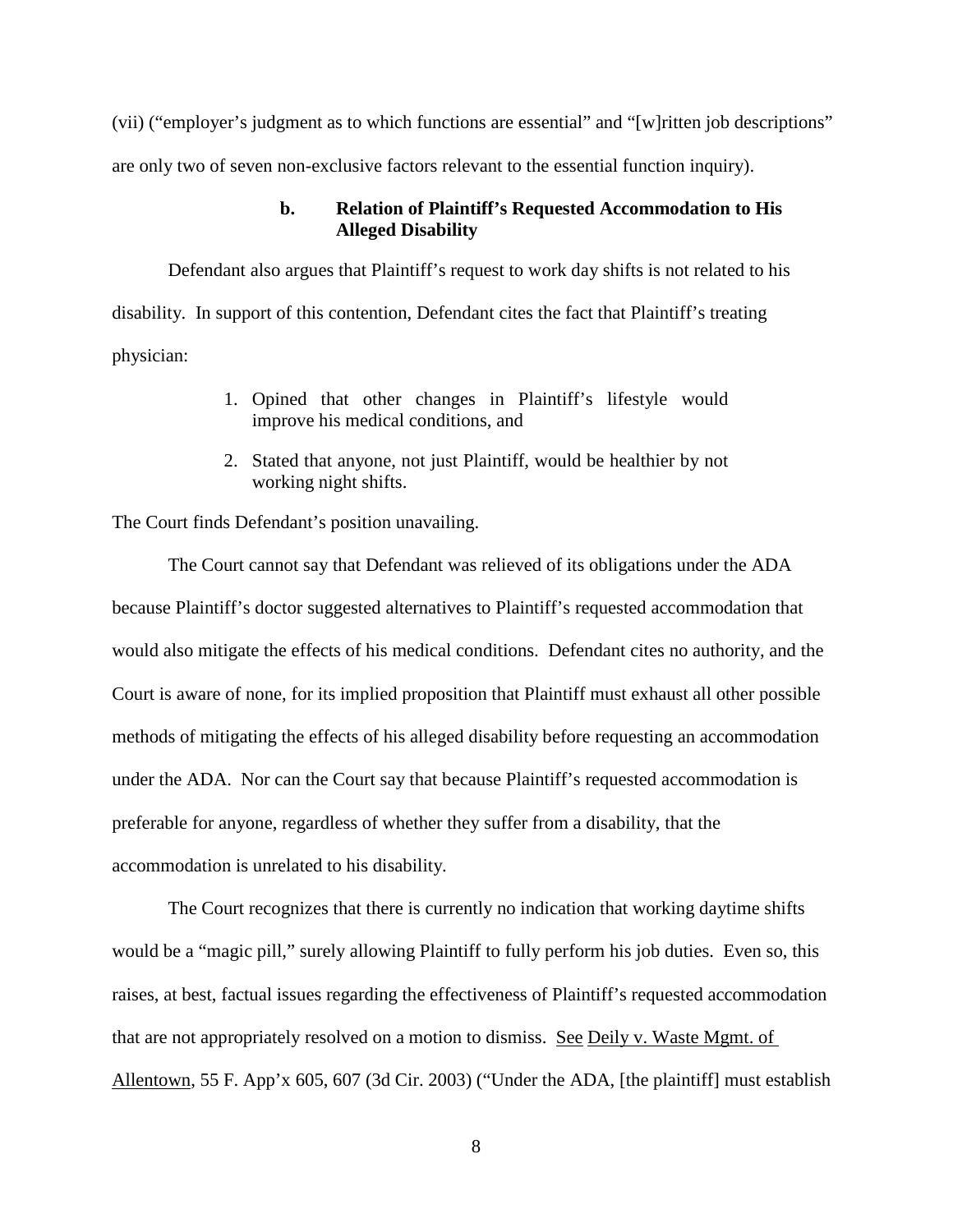that he is qualified to do his job, and if accommodation is required, he must also show that an effective accommodation is available that would enable him to do the job." (emphasis added) (citing Walton v. Mental Health Ass'n of Se. Pa., 168 F.3d 661, 670 (3d Cir. 1999))); 29 C.F.R. § 1630.2(o)(1)(ii) ("reasonable accommodation means . . . [m]odifications or adjustments to the work environment, or to the manner or circumstances under which the position held or desired is customarily performed, that enable an individual with a disability who is qualified to perform the essential functions of that position" (emphasis added)).

# **B. Plaintiff Fails to Plead a "Regarded As" Disability Discrimination Claim Under the ADA.**

Plaintiff claims, in the alternative, that Defendant discriminated against him in violation of the ADA because Defendants regarded him as disabled. The only adverse employment action Plaintiff alleges is Defendant's failure to provide him with a reasonable accommodation for his allegedly perceived disability.<sup>[6](#page-8-0)</sup> This is not a cognizable claim pursuant to the ADAAA, which

<span id="page-8-0"></span> <sup>6</sup> The Court rejects Plaintiff's contention that Defendant's conduct amounted to a constructive discharge. Plaintiff alleges no facts consistent with his work environment being so objectively intolerable that a reasonable person would have been compelled to resign. He also cites no authority for the proposition that a failure to provide a reasonable accommodation, by itself, creates such an environment. Cf. Kiburz v. England, 361 F. App'x 326, 337 & n.11 (3d Cir. 2010) ("[the plaintiff's] assertions of a convoluted accommodation request process, even if true, are a far cry from cases where we have concluded that an employee was constructively discharged"; "'[i]ntolerability' is a fairly high standard. . . . requir[ing] a showing that a reasonable person in the employee's position would feel like she had 'no choice but to resign'" (quoting Connors v. Chrysler Fin. Corp., 160 F.3d 971, 974 (3d Cir. 1998); Aman v. Cort Furniture Rental Corp., 85 F.3d 1074, 1084-85 (3d Cir. 1996); Clowes v. Allegheny Valley Hosp., 991 F.2d 1159, 1161 (3d Cir. 1993))); see also Colwell v. Rite Aid Corp., 602 F.3d 495, 503-04 (3d Cir. 2010) ("Factors we have found relevant to [constructive discharge] are whether the employer (1) 'threatened [the employee] with discharge' or 'urge[d] or suggest[ed] that she resign or retire,' (2) 'demote[d] her,' (3) 'reduce[d] her pay or benefits,' (4) 'involuntarily transferred [her] to a less desirable position,' (5) altered her 'job responsibilities,' or (6) gave 'unsatisfactory job evaluations.'" (alterations in the original) (quoting Clowes, 991 F.2d at 1161)).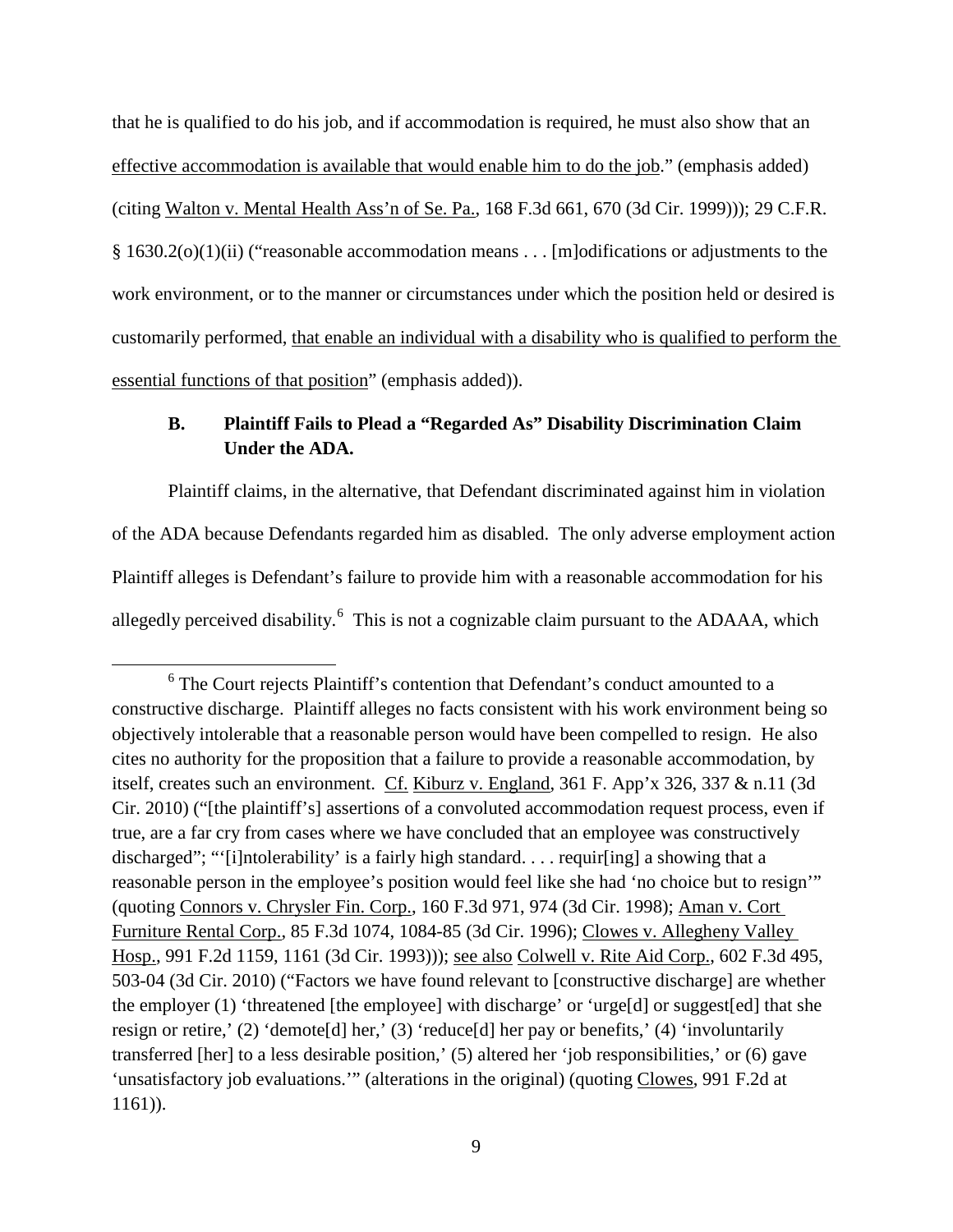provides that employers "need not provide a reasonable accommodation . . . to an [employee] who meets the definition of disability . . . solely" because he is regarded as disabled. 42 U.S.C. § 12201(h); accord Hohider v. UPS, Inc., 574 F.3d 169, 199 n.17 (3d Cir. 2009).

# **C. Plaintiff Fails to Plead a Claim Under the PHRA for Failure to Provide a Reasonable Accommodation.**

In order to make out a prima facie a case of discrimination under the PHRA, "a plaintiff must establish that he is a 'qualified individual' with a 'disability' who suffered an adverse employment action 'because that disability.'" Macfarlan v. Ivy Hill SNF, LLC, 675 F.3d 266, 274 (3d Cir. 2012) (quoting Turner, 440 F.3d at 611). In order to establish a disability, a plaintiff must show that he is more than merely impaired; he must demonstrate:

- 1. "[A]n actual mental or physical impairment that substantially limits one or more major life activities,"
- 2. "[A] record of such impairment," or
- 3. "[T]hat his employer regarded him as having a disability."

Macfarlan, 675 F.3d at 274.

Defendant argues that Plaintiff cannot establish that he is disabled within the meaning of the PHRA because his Type II Diabetes is non-insulin dependent and, therefore, per se not a disability under the PHRA. (Mot. at 5). Defendant cites no authority for this per se rule, and the Court is aware of none.<sup>[7](#page-9-0)</sup>

<span id="page-9-0"></span> <sup>7</sup> Defendant cites Thompson v. Eaton Corp., No. 02-C-051-C , 2002 WL 31995670 (W.D. Wis. Dec. 11, 2002), and Carlson v. Rent-A-Center, Inc., 237 F. Supp. 2d 114 (D. Maine 2003), neither of which supports its position. According to Thompson, "there is no question that diabetes is an impairment" – the question in that case was whether the plaintiff's diabetes substantially limited a major life activity. 2002 WL 31995670, at \*7. Similarly, the court in Carlson addressed the question of whether a walking impairment allegedly caused by the plaintiff's diabetes-related leg circulation issues was sufficiently severe to qualify as a disability; the court did not rule that a plaintiff's diabetes must be insulin-dependent in order for it to result in a disability. 237 F. Supp. 2d at 121-22.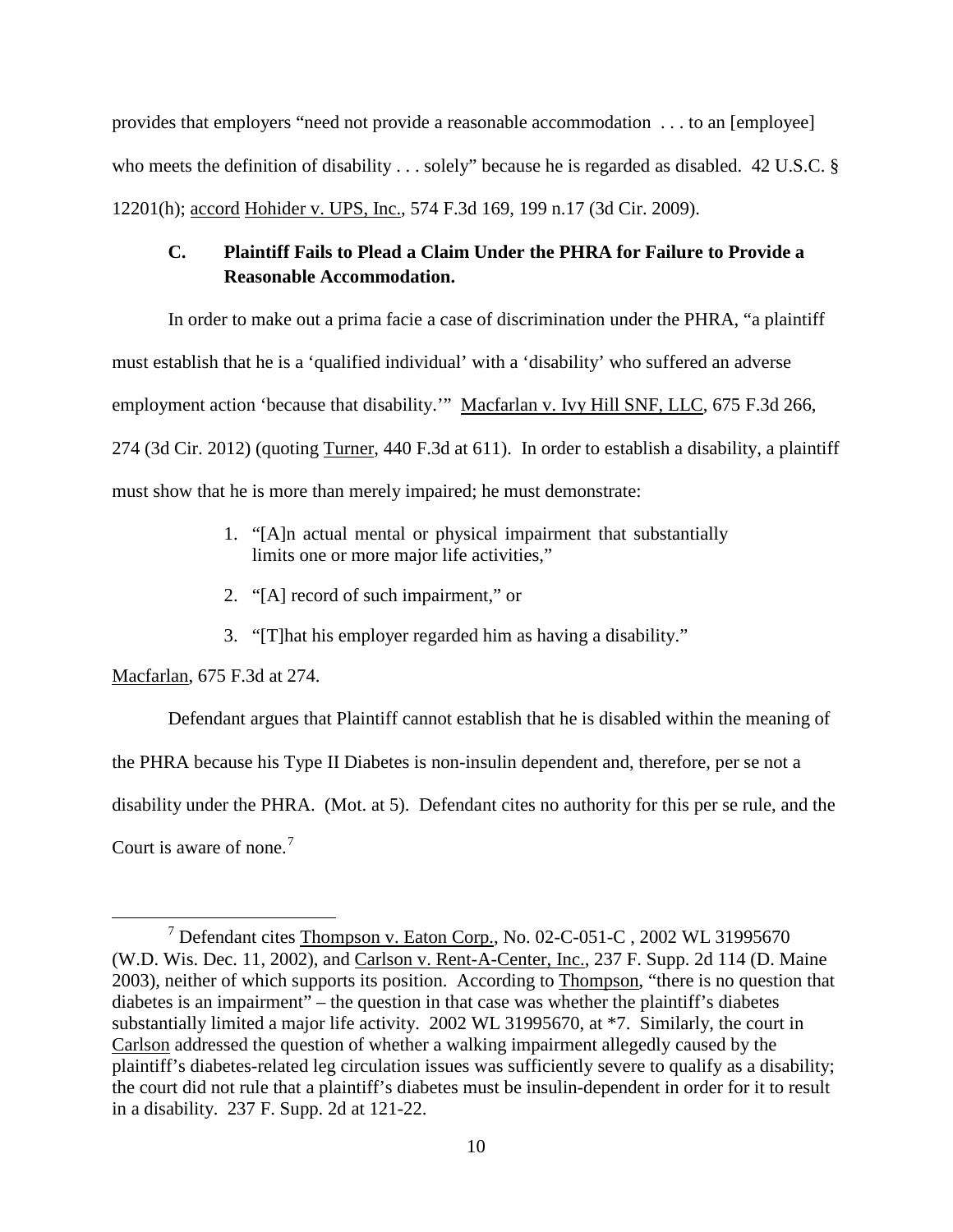Defendant contends, in the alternative, that Plaintiff's diabetes cannot qualify as a disability, because he fails to allege facts that, if true, would establish that his diabetes prevents him from working in a substantial class of jobs. (Mot. at 11). Plaintiff's PHRA claim, however, is not based on an assertion that he is substantially limited in his ability to work. Rather, Plaintiff claims that he suffers from substantial limitations regarding his abilities to think, concentrate, learn, read, and interact with others. Even assuming that these qualify as major life activities under the PHRA, see 29 CFR § 1630.2(i) ("Major Life Activities means functions such as . . . learning."); Bialko v. Quaker Oats Co., 434 F. App'x 139, 142 (3d Cir. 2011) (treating thinking, concentrating, and socializing as major life activities), Plaintiff fails to allege sufficient facts that, if true, would establish that he is substantially limited with respect to any of them.

"'[S]ubstantially' in the phrase 'substantially limits' suggests 'considerable' or 'to a large degree.'" Colwell, 602 F.3d 495 (alterations in the original) (quoting Toyota Motor Mfg., Kentucky, Inc. v. Williams, 534 U.S. 184, 197 (2002)). Thus, an impairment is considered substantially limiting only if the plaintiff is:

- 1. "Unable to perform a major life activity that the average person in the general population can perform; or"
- 2. "Significantly restricted as to the condition, manner, and duration under which [he] can perform a particular major life activity as compared to the condition, manner, and duration under which the average person in the general population can perform that same major life activity."

29 C.F.R. § 1630.2(j)(1)(i)-(ii); accord Mondzelewski v. Pathmark Stores, Inc., 162 F.3d 778, 782 (3d Cir. 1998) (citing id.). In making this determination, Courts should consider:

- 1. "'The nature and severity of the impairment;'"
- 2. "'The duration or expected duration of the impairment;'" and
- 3. "'The permanent or long term impact of or resulting from the impairment."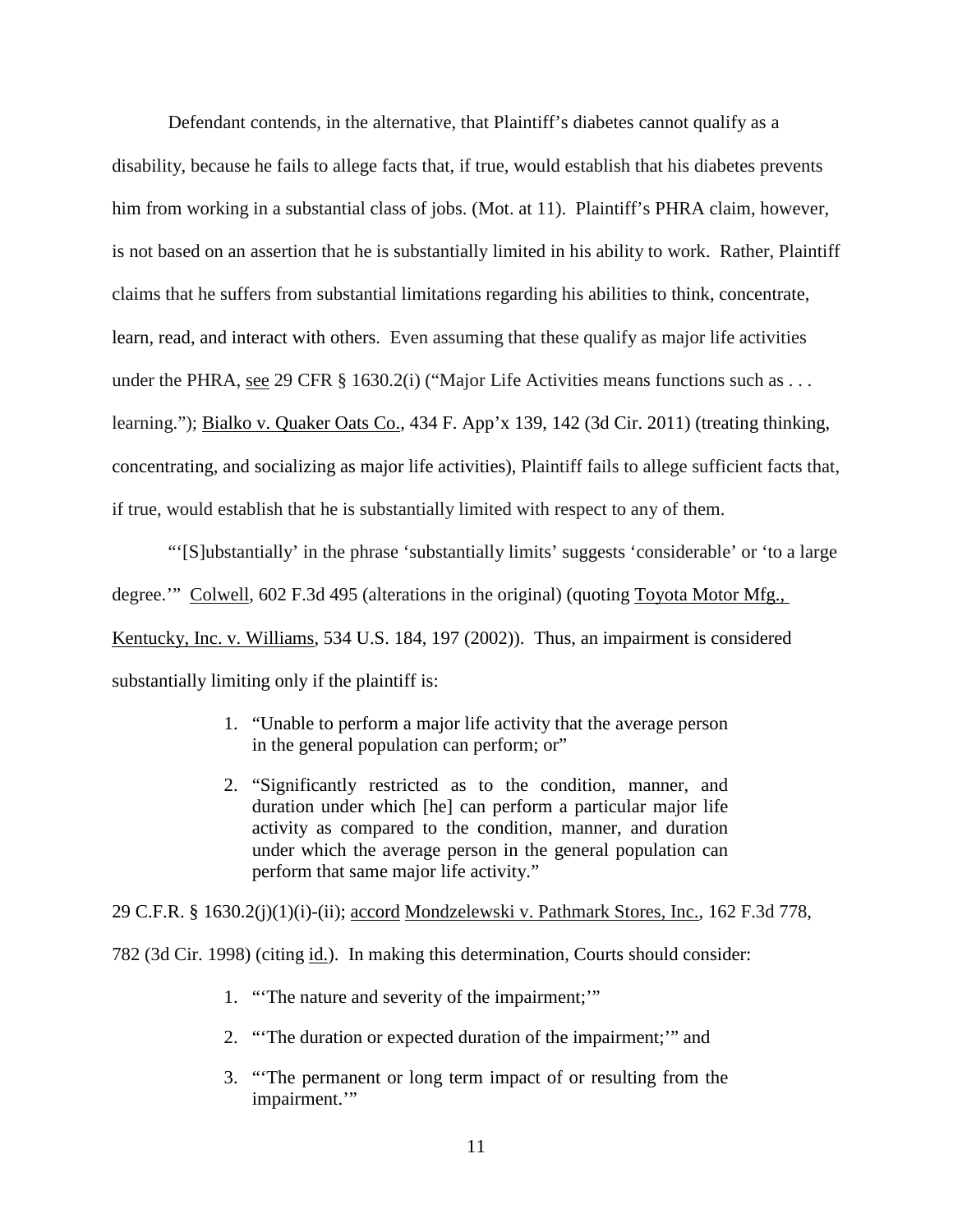Mondzelewski, 162 F.3d at 782 (alterations omitted) (quoting 29 C.F.R. § 1630.2(j)(2)(j)-(iii)). It is also helpful to analogize and distinguish the plaintiff's complaint from similar complaints "that were deemed to sufficiently plead a disability." Koller v. Riley Riper Hollin & Colagreco, 850 F. Supp. 2d 502, 513 (E.D. Pa. 2012) (Jones, J.).

Plaintiff's allegations are insufficient for any factfinder to perform the requisite analysis. His vague allegations that he has suffers from headaches, dizziness, and loss of focus with increasing frequency, and that he was disciplined at work on one occasion, while certainly consistent with some limitations, do not permit any reasonably accurate assessment of the magnitude of limitation he faces in any major life activity. See Warshaw v. Concentra Health Servs., 719 F. Supp. 2d 484, 495-96 (E.D. Pa. 2010) (Pollak, J.) (summary judgment against the plaintiff was appropriate where "[n]othing in the record . . . indicate[d] that [the] plaintiff [was] substantially – as opposed to slightly or moderately – impaired in his ability to think or concentrate . . . [c]rucially, [the] plaintiff ha[d] not presented any evidence to demonstrate how these limitations affect his quotidian activities" (emphasis in the original)). Additionally, Plaintiff's treating physician stated that he was "approaching reasonably good control" of his medical conditions, and that he was "capable of performing the responsibilities of his job, in the short term, but this becomes less clear for the future." Both of these statements belie Plaintiff's assertion that he suffers from substantial limitations. (Am. Compl., Exs. C and D).

## **D. Plaintiff Fails to Plead a "Regarded As" Discrimination Claim Under the PHRA.**

Proper pleading of a claim for discrimination under the PHRA because an employer "regarded" a plaintiff as disabled requires that the plaintiff allege facts that, if true, would establish "that the employer believed that a wholly unimpaired plaintiff had an impairment that substantially limited at least one major life activity or that the employer believed an employee's

12